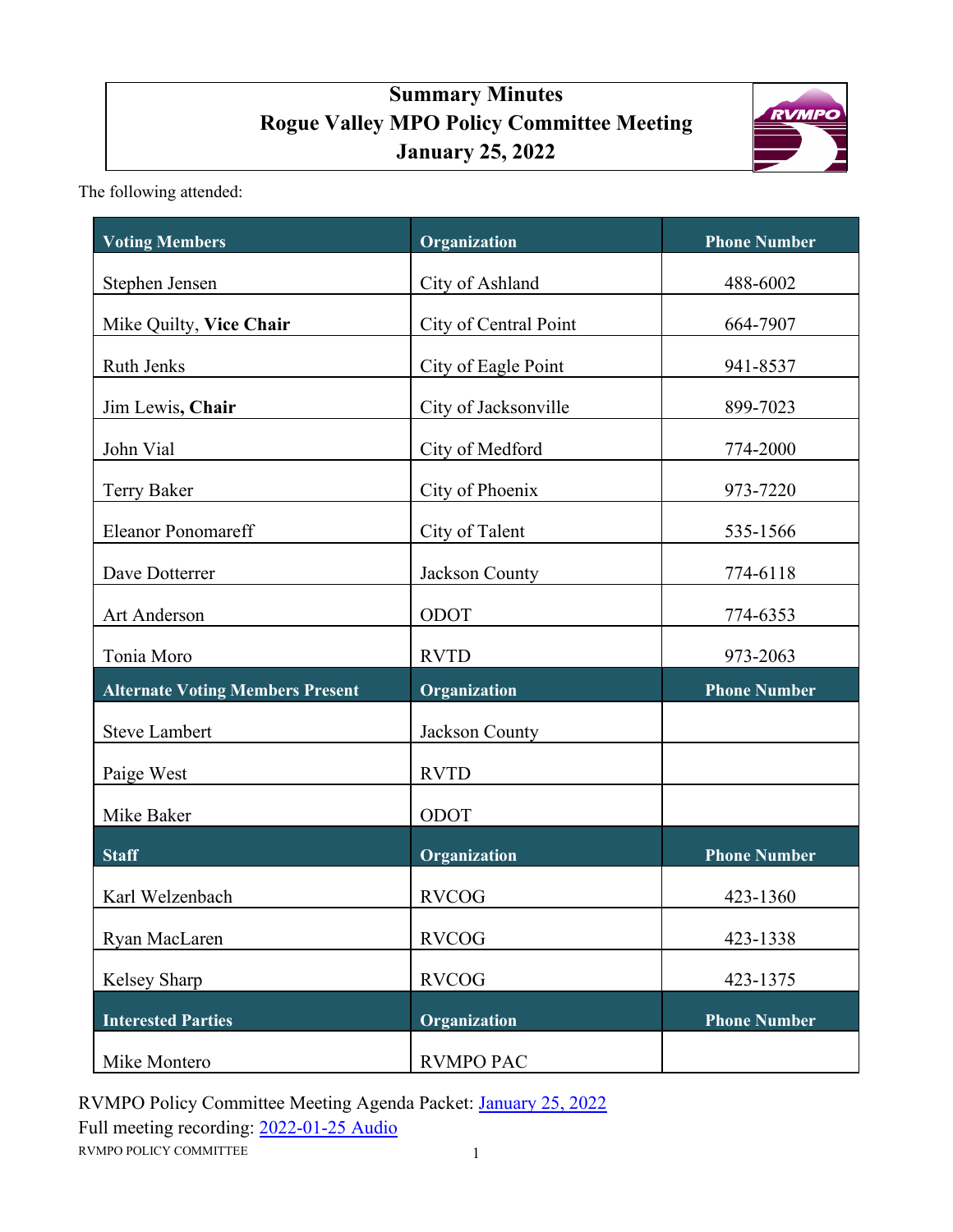#### **1**. **Call to Order / Introductions / Review Agenda** 00:00 – 01:45

2:00 p.m. | *Quorum*: *6 Jurisdictions Represented*

#### **2. Review / Approve Minutes** 01:45 – 02:29

02:03 *| Mike Quilty moved to approve the December 28, 2021 Policy Committee meeting minutes as presented. Seconded by Dave Dotterrer.* 

*No further discussion.* 

*Motion carried unanimously by voice vote.*

# *Public Hearing*

#### **3. Amendment to the 2021-2024 Transportation Improvement Program (TIP)** 02:29 – 11:00

*Chair Jim Lewis opened the Public Hearing.*

*No further discussion or comments.*

*Chair Jim Lewis closed the Public Hearing.*

09:51 *| John Vial moved to approve the amendments as presented. Seconded by Stephen Jensen.* 

*No further discussion.*

*Motion passed unanimously by roll call vote.*

## *Discussion Items*

#### **4. Revised Application Form and Information** 11:00 – 01:00:47

13:08 *|* Question from Art Anderson: *When it states "Active Transportation Plan" is it biking and walking? If so, should there be a N/A option? Saying 'No' may indicate something hasn't been done. Yes, it means biking and walking. An N/A option can be added.* 

20:23 *|* Questions from Tonia Moro: *What does 'the alternative measures are changing' mean? Also, the scoring of the CMAQ has raised a few concerns. And the scoring sheet does seem to affect the bike and pedestrian projects negatively.*

*The methodology has been changed every time the alternative measures have been updated. An emissions estimator has been created and linked to on the website, that can be included. To receive CMAQ, the jurisdiction will have to fill out a separate form created by and for ODOT. RVCOG staff is asking for that form to be filled and submitted to ODOT ahead of time to ensure they are eligible.* 

45:04 *|* Question from Eleanor Ponomareff: *Once the new Transportation Planning Rule (TPR) comes into effect, what timeframe is there to comply? How much of a grace period would there be?*

*In the current draft TPR, there is meant to be a study to find "Climate friendly Areas" within cities that is to be completed by June 30, 2023. There will be a grace period, but the current TRP will be done.* 

RVMPO POLICY COMMITTEE 2